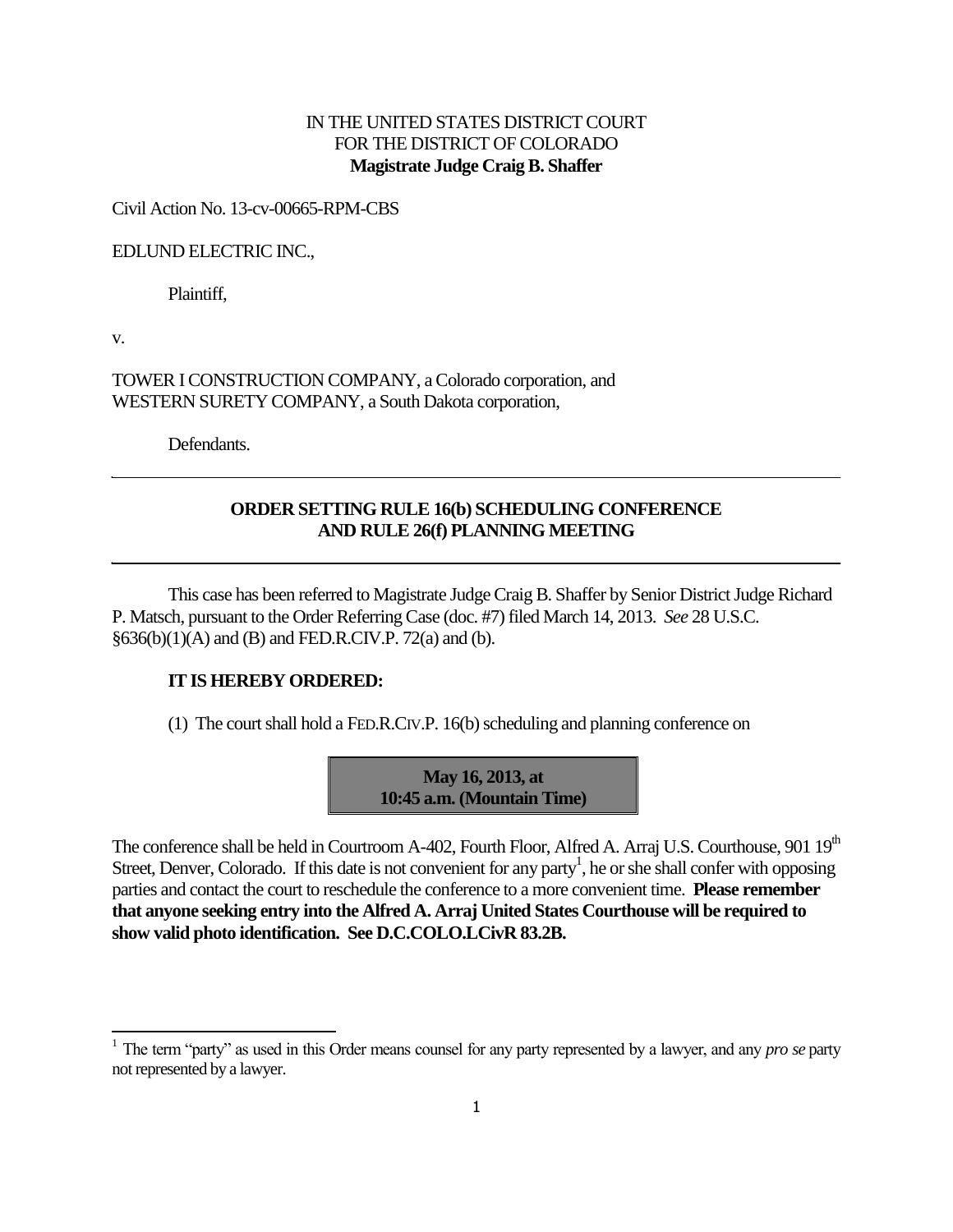A copy of instructions for the preparation of a scheduling order and a form scheduling order can be downloaded from the "Forms" section on th[e Court's website](http://www.cod.uscourts.gov/CourtOperations/RulesProcedures/Forms.aspx) under the "Standardized Order Forms" heading.

In accordance with D.C. COLO. ECF. PROC. 5.12, the parties shall file their proposed scheduling order and also email an editable version to [Shaffer\\_Chambers@cod.uscourts.gov](mailto:Shaffer_Chambers@cod.uscourts.gov) no later than:



The plaintiff shall notify all parties who have not yet entered an appearance of the date and time of the scheduling/planning conference, and shall provide a copy of this Order to those parties.

(2) In preparation for the scheduling/planning conference, the parties are directed to confer in accordance with FED.R.CIV.P. 26(f), no later than:

> **Twenty-one (21) days prior to the conference**

The court strongly encourages the parties to meet face to face, but should that prove impossible, the parties may meet by telephone conference. All parties are jointly responsible for arranging and attending the Rule 26(f) meeting.

During the Rule 26(f) meeting, the parties shall discuss the nature and basis of their claims and defenses and the possibilities for a prompt settlement or resolution of the case, make or arrange for the disclosures required by FED.R.CIV.P. 26(a)(1), and develop their proposed scheduling/discovery plan. The parties should also discuss the possibility of informal discovery, such as conducting joint interviews with potential witnesses, joint meetings with clients, depositions via telephone, or exchanging documents outside of formal discovery.

In those cases in which: (i) the parties' substantive allegations involve extensive computergenerated records; (ii) a substantial amount of disclosure or discovery will involve information or records in electronic form (*i.e.,* e-mail, word processing, databases); (iii) expert witnesses will develop testimony based in large part on computer data and/or modeling; or (iv) any party plans to present a substantial amount of evidence in digital form at trial, the parties shall confer regarding steps they can take to preserve computer records and data, facilitate computer-based discovery and who will pay costs, resolve privilege issues, limit discovery costs and delay, and avoid discovery disputes relating to electronic discovery. The parties shall be prepared to discuss these issues, as appropriate, in the proposed Scheduling Order and at the scheduling and planning conference.

These are the minimum requirements for the Rule 26(f) meeting. The parties are encouraged to have a comprehensive discussion and are required to approach the meeting cooperatively and in good faith.